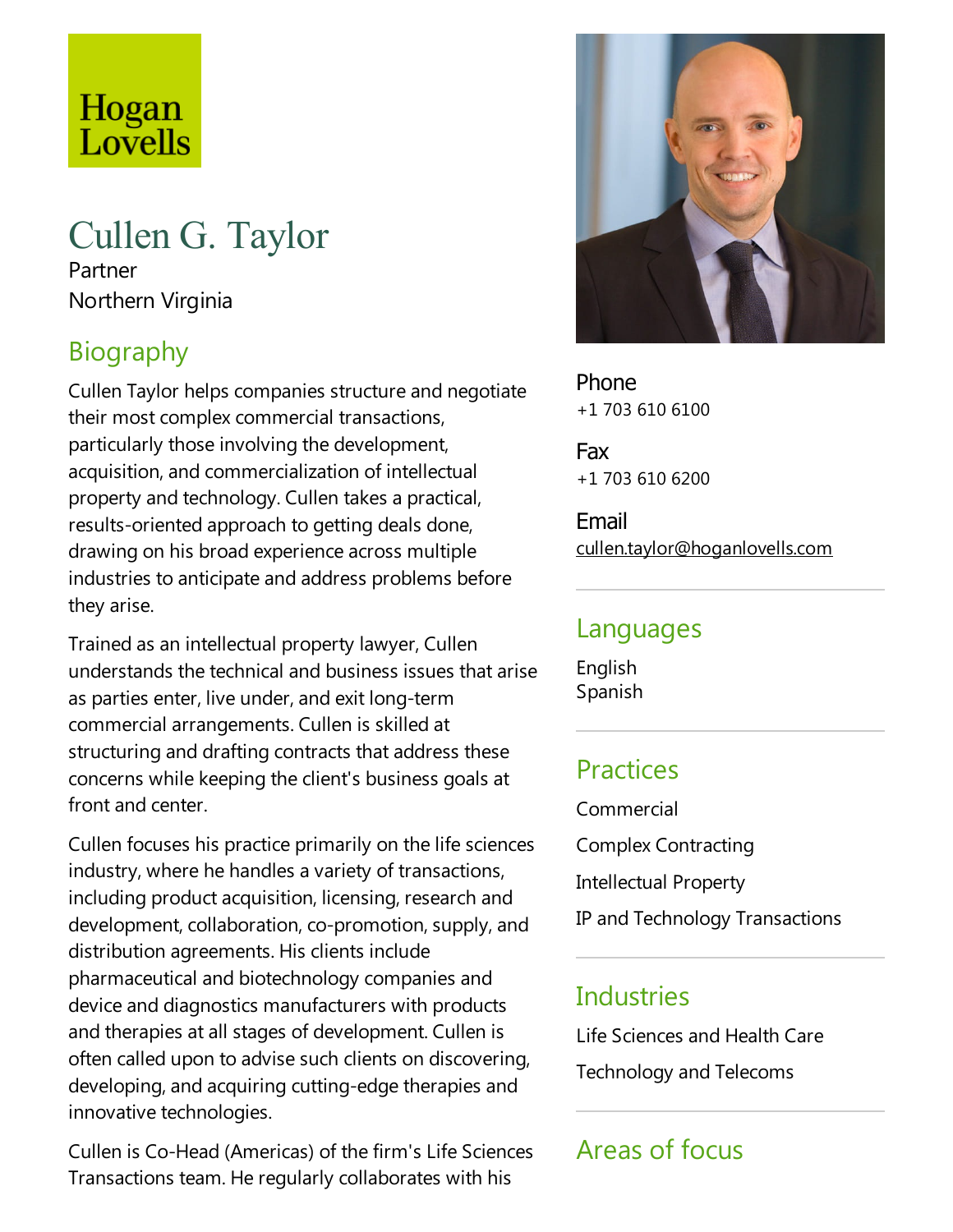colleagues in the firm's Corporate practice to address intellectual property and technology-related issues that arise in mergers, acquisitions, and other corporate transactions.

Cullen was recently recognized by Managing IP as the 2021 IP Transactional Lawyer of the Year for the Americas.

#### Representative experience

Representing Gilead Sciences in its collaboration with Merck & Co. to co-develop and co-commercialize longacting HIV combination therapies.

Representing Daiichi Sankyo in its collaboration with AstraZeneca to develop and commercialize Daiichi Sankyo's DS-1062, a potential treatment for multiple tumor types.

Representing Gilead Sciences and Kite Pharma in a collaboration and license arrangement with oNKo-Innate to develop next-generation drug and engineered cell therapies focused on natural killer cells.

Representing Gilead Sciences in its collaboration with Yuhan Corporation to co-develop novel therapeutics for patients with advanced fibrosis due to NASH.

Representing Incyte Corporation in its licenseand collaboration agreement with MacroGenics relating to an anti-PD-1 antibody.

Representing multiple pharmaceutical companies and diagnostics manufacturers in collaboration agreements to develop companion diagnostics for drug products.

Representing Regeneron in a genomics collaboration with Geisinger Health Systems.

Representing Helsinn Healthcare in connection with license and collaboration agreements with MEI Pharma and Taiho Pharmaceuticals.

Representing Cormedix in various license, collaboration, supply, and distribution agreements relating to its Neutrolin product.

IP Rights in Transactions

Technology Contracts

IP Licensing, Commercialization, and Technology Transfer

Medical Devices

Pharmaceuticals and Biotechnology

Cell, Tissue, and Gene Therapies

## Education and admissions

## Education

J.D., Harvard Law School, 2000

B.A., University of Virginia, with distinction, Phi Beta Kappa, 1997

#### **Memberships**

Member, American Bar Association

Member, Licensing Executives Society

Member, Raven Society

Member, Virginia Bar Association

#### Bar admissions and qualifications

Virginia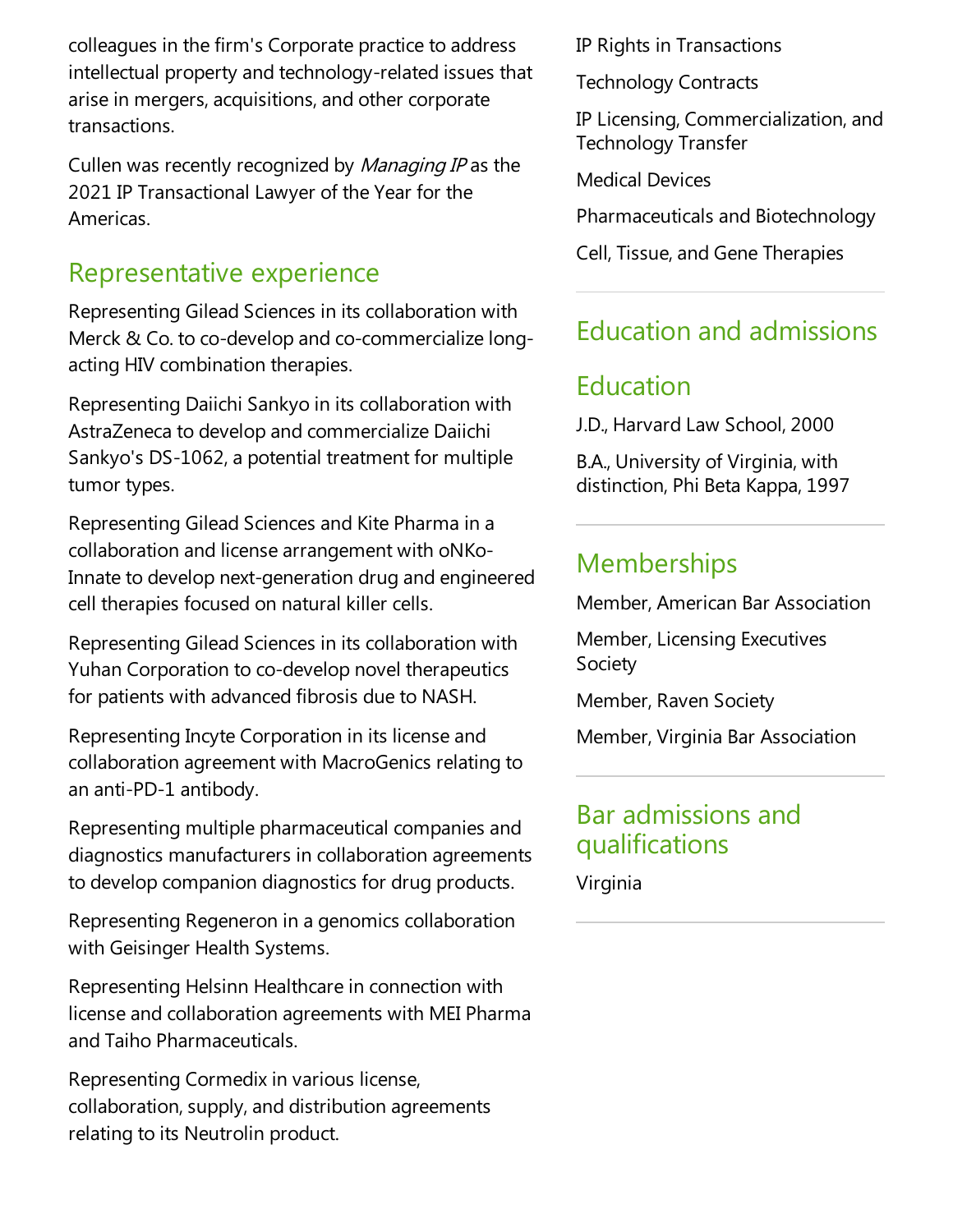Representing Daiichi Sankyo in its cocommercialization agreement with AstraZeneca relating to MOVANTIK in the United States.

Representing BMS on its in-license from Rockefeller University of monoclonal antibodies for the treatment of COVID-19

Representing Novartis in the sale of its animal health business to Eli Lilly for approximately US\$5.4bn.

#### Awards and rankings

- **Practitioner of the Year (IP Transactions), Managing** IP, 2021
- **BTI Client Service All-Star, BTI Consulting Group,** 2017
- Rising Star, Virginia Super Lawyers, 2008, 2010, 2015, 2019
- Rising Star, Washington, D.C. Super Lawyers, 2015
- Intellectual Property, Virginia Legal Elite, 2011
- **Young Lawyer, Virginia Legal Elite, 2010**
- **Health Law, Virginia Legal Elite, 2009**
- **Media, Technology, and Telecoms: Technology** Transactions, Legal 500 US, 2019

#### Latest thinking and events

- **News** 
	- $\blacksquare$  CTGT transactions: Beware of ripples in the safe harbor
- **Press Releases** 
	- $\blacksquare$  Hogan Lovells advises Labcorp in strategic laboratory agreement with Ascension
- **Awards and Rankings** 
	- **Hogan Lovells partner Cullen Taylor recognized as** IP Transactional Lawyer of the Year
- **Press Releases** 
	- **Hogan Lovells advises Gilead Sciences in long**acting HIV therapy collaboration agreement with **Merck**